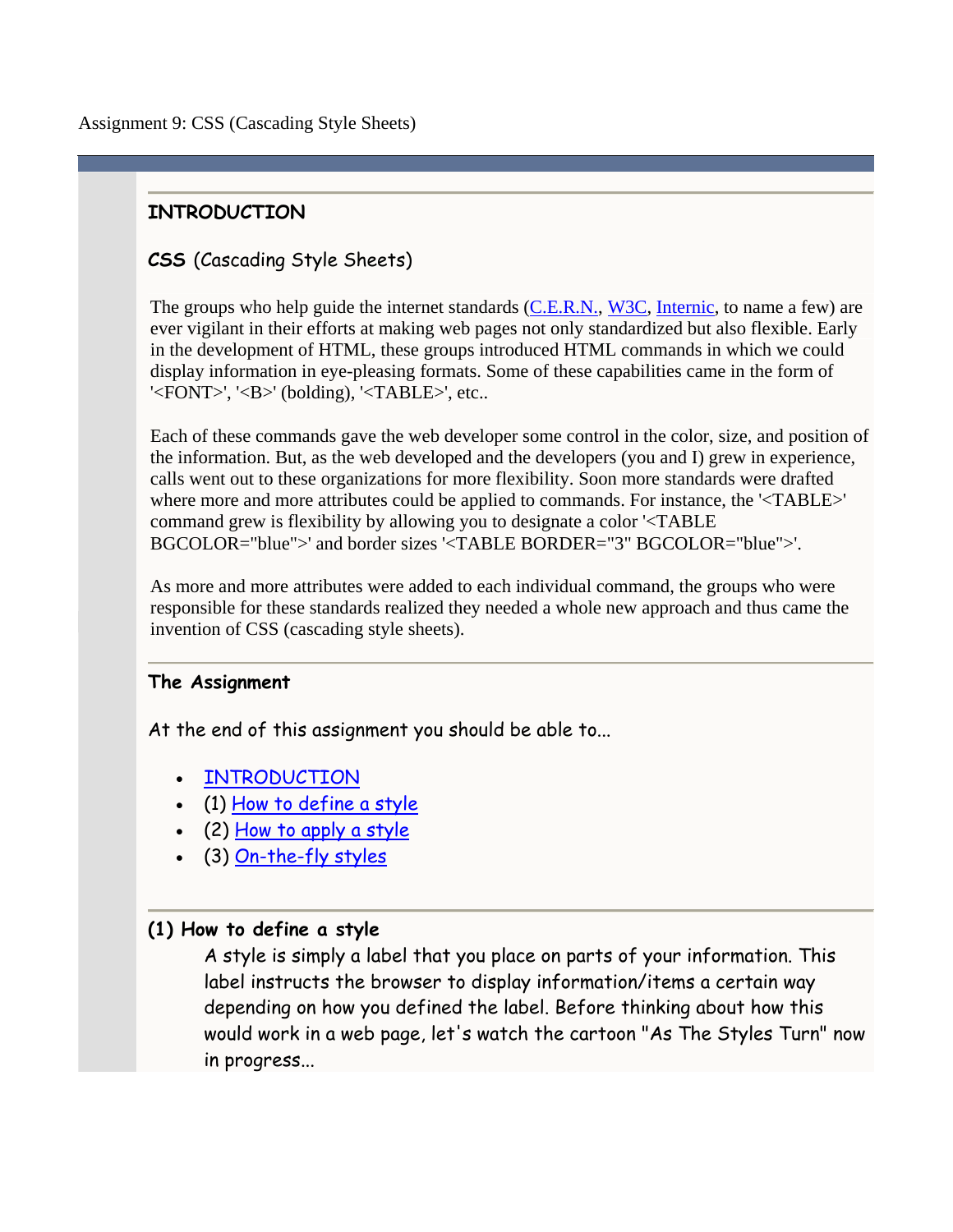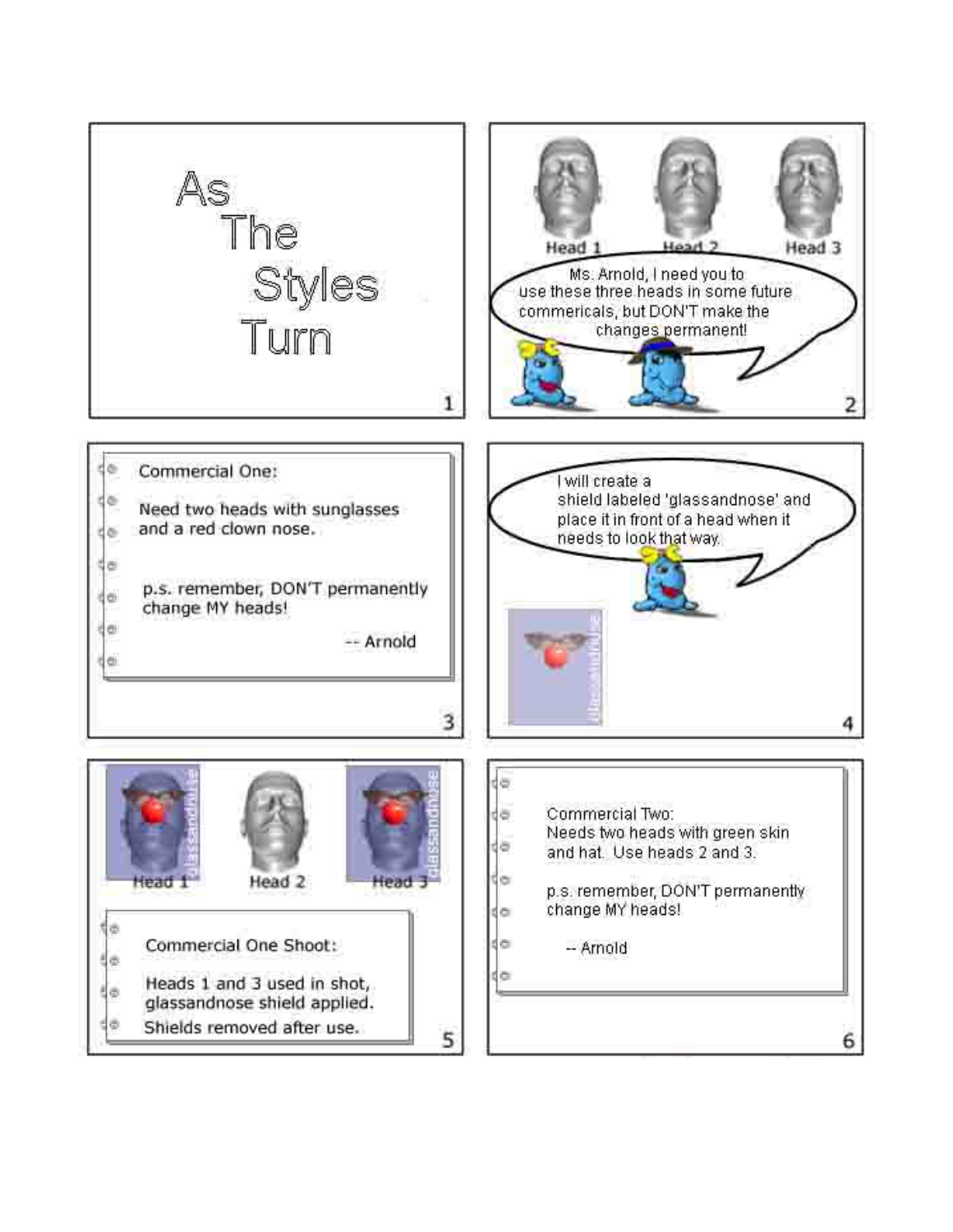

Style sheets work in the same manner as Ms. Arnold's shields. The basic steps to a style sheet are:

- 1. define a style and give it a name
- 2. use that name on any part of your page that you want that style

As with all web code, the browser reads and understands your code from top to bottom. The same holds true for style sheets. You can not use a style sheet unless you have already defined it somewhere above where you want to use it. For example, if you defined a style called 'bluedog' half way down your code but tried to use that style at the top of your code, it would be totally useless and ignored.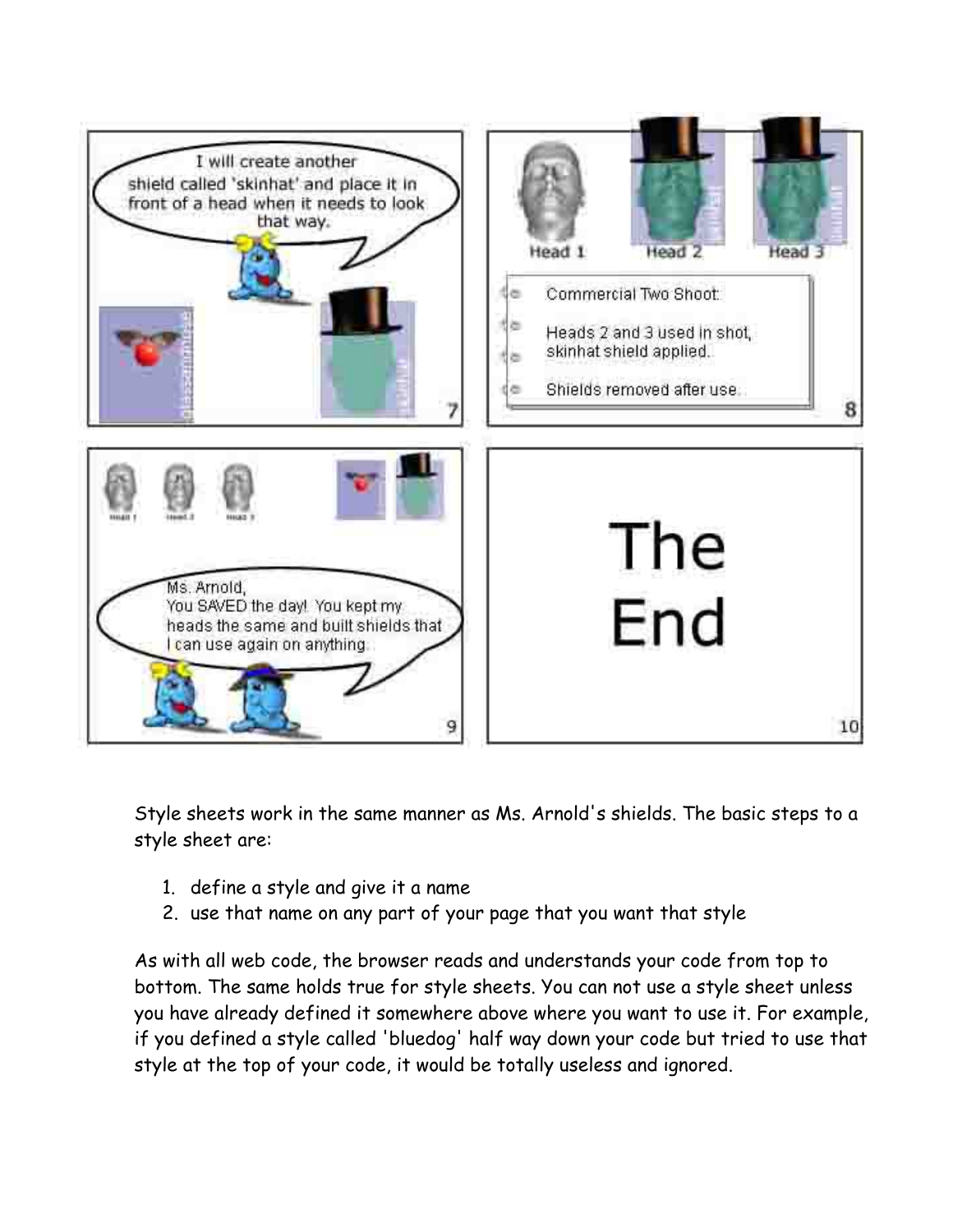Ready to start coding? Then let's get typing...

There are two ways to define a style sheet. By the way, you can define as many as you need on a page. You will need to give each style its own name. The two ways are (1) <STYLE> and (2) on-the-fly. We will discuss the first and most used way here and then dive into the on-the-fly method in part #3 below.

To create styles you first need to have a section where you define your styles for later use. To do this, start a STYLE section and the have a matching ending STYLE section command:

### **<STYLE> </STYLE>**



TIP! You should place your style definition right after your **</TITLE>** (ending Title command) and before your **</HEAD>** (ending Head command) at the top of your code. This way you can use the styles anywhere in your page and you will know that they will have already been defined.

Between the **<STYLE>** and **</STYLE>** commands you will place your self defined styles.

Rule #1: Each defined style has to have its own name preceeded by a period '.'

Here I will make style called **daveStyleOne** (note: style names ARE case sensitive. This means that if you use any capitalization in your name, you MUST use the same when using that style name later in your page).

 $\leq$ HTML $>$ <HEAD> <TITLE>Dave's Page On Styles</TITLE>

**<STYLE> .daveStyleOne </STYLE>** 

</HEAD>  $<$ BODY $>$ </BODY> </HTML>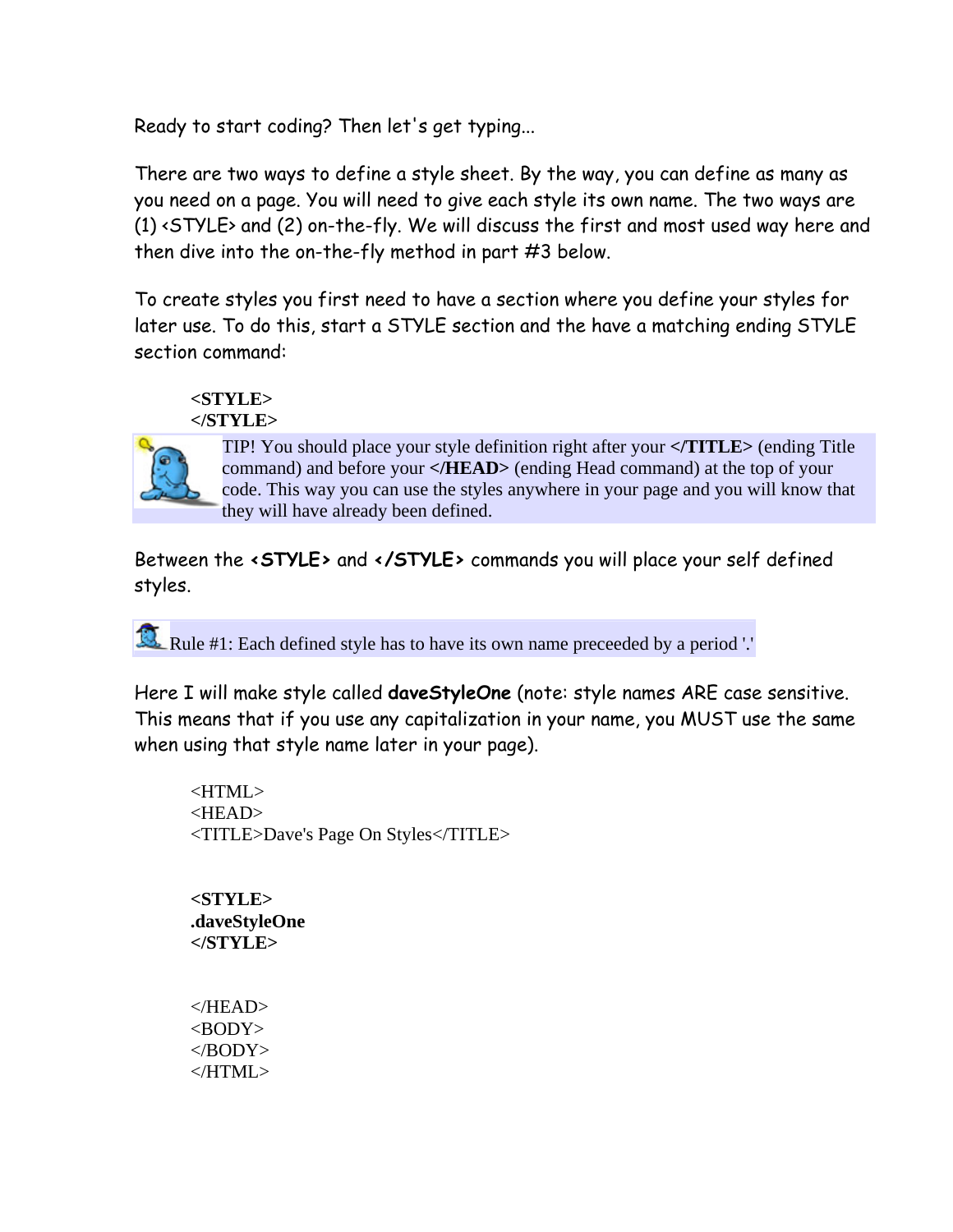Rule #2: Each style you defined has its attributes contained within a set of brackets '**{**' and '**}**'.

I will now add the an attribute section to my **daveStyleOne** style by putting some brackets.

<HTML> <HEAD> <TITLE>Dave's Page On Styles</TITLE> **<STYLE> .daveStyleOne { } </STYLE>**   $<$ /HEAD $>$  $<$ BODY $>$ 

There ya go, it's that simple. Of course the style **daveStyleOne** doesn't have any attributes and so would not do anything yet. Before we add some attributes to **daveStyleOne**, let's add a second style so you can see how easy it is to have more. In the following I have added another style called **bobsCrayons**.

<HTML> <HEAD> <TITLE>Dave's Page On Styles</TITLE>

**<STYLE> .daveStyleOne { } .bobsCrayons { } </STYLE>**  </HEAD>  $<$ BODY $>$ 

</BODY>  $<$  /HTML>  $\,$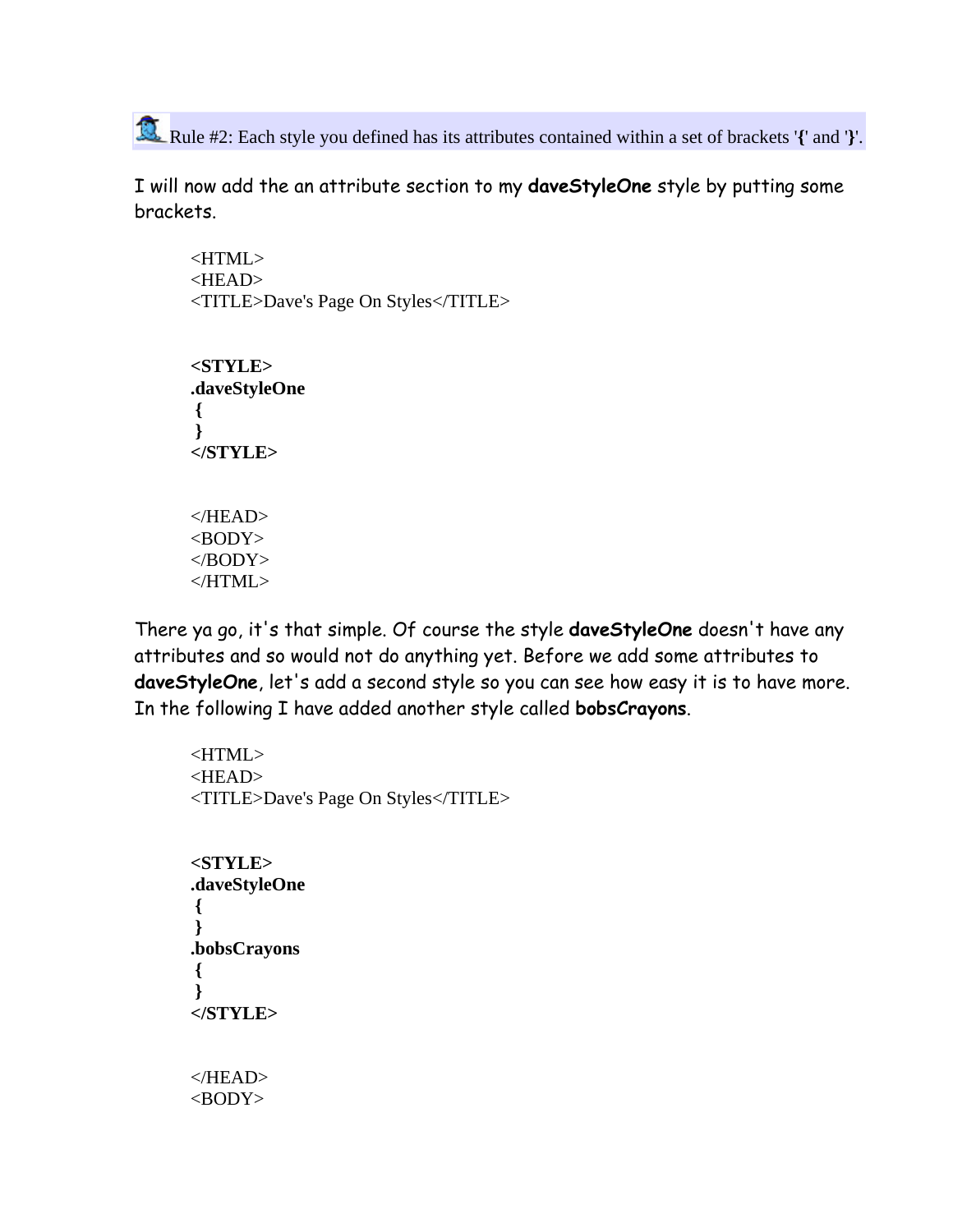</BODY> </HTML>

Notice how each style is preceeded with a period '.' and has its own set of brackets immediately following the name?

You can keep adding as many styles (each with their own name) as you wish.

Okay, okay, I know...you want to know how to define the attributes (i.e. how the style will change how something looks). You have waited long enough, here goes...

To add an attribute, go to a style that you have defined (see above) and enter that attribute between the brackets for that style. Each attribute should be on its own line and end in a semicolon ';'

On **daveStyleOne**, I have decided that I want anything that uses that style to have text (font) at a size of 28 pixels (px). So I would add the line:

font-size: 28px;

This attribute line would be placed inside the brackets right after **daveStyleOne** as follows.

<HTML> <HEAD> <TITLE>Dave's Page On Styles</TITLE>

**<STYLE> .daveStyleOne { font-size: 28px; } .bobsCrayons { } </STYLE>**  </HEAD>  $<$ BODY $>$ </BODY>  $<$ /HTML $>$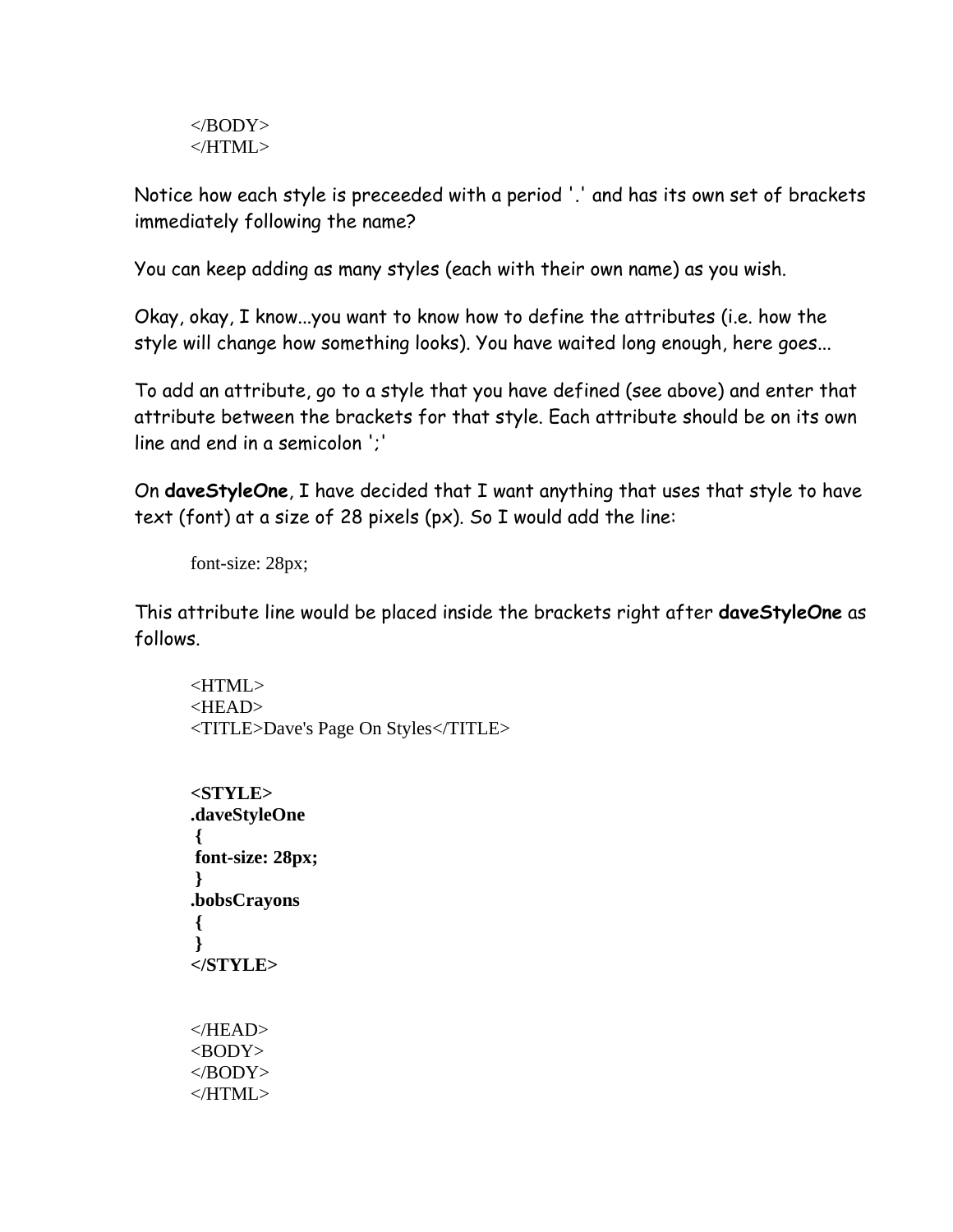Remember, nothing has been applied to the page yet, we are simply defining our styles for use later. In section #2 below, we will apply the styles we defined here to actual information.

Now that I have decided that **daveStyleOne** has a font size of 28px, I also want it to be in the font lettering of Comic Sans, so I could add the following line.

font-family: Comic Sans MS;

And once again place this attribute between the brackets. (note: it does not matter what order the attributes are in).

<HTML> <HEAD> <TITLE>Dave's Page On Styles</TITLE>

**<STYLE> .daveStyleOne { font-size: 28px; font-family: Comic Sans MS; } .bobsCrayons { } </STYLE>** 

 $<$ /HEAD $>$  $<$ BODY $>$ </BODY>  $<$ /HTML $>$ 

The **bobsCrayons** should have something to do. We will make the style **bobsCrayons** display any text in a 14px size font, in the Arial type lettering and with a border on the top and bottom that is red at 3px width and finally a background color of #DDDDFF (yellowish). These are lines that you would add.

font-size: 14px; font-family: Arial; border-top: #FF0000 3px solid; border-bottom: #FF0000 3px dashed;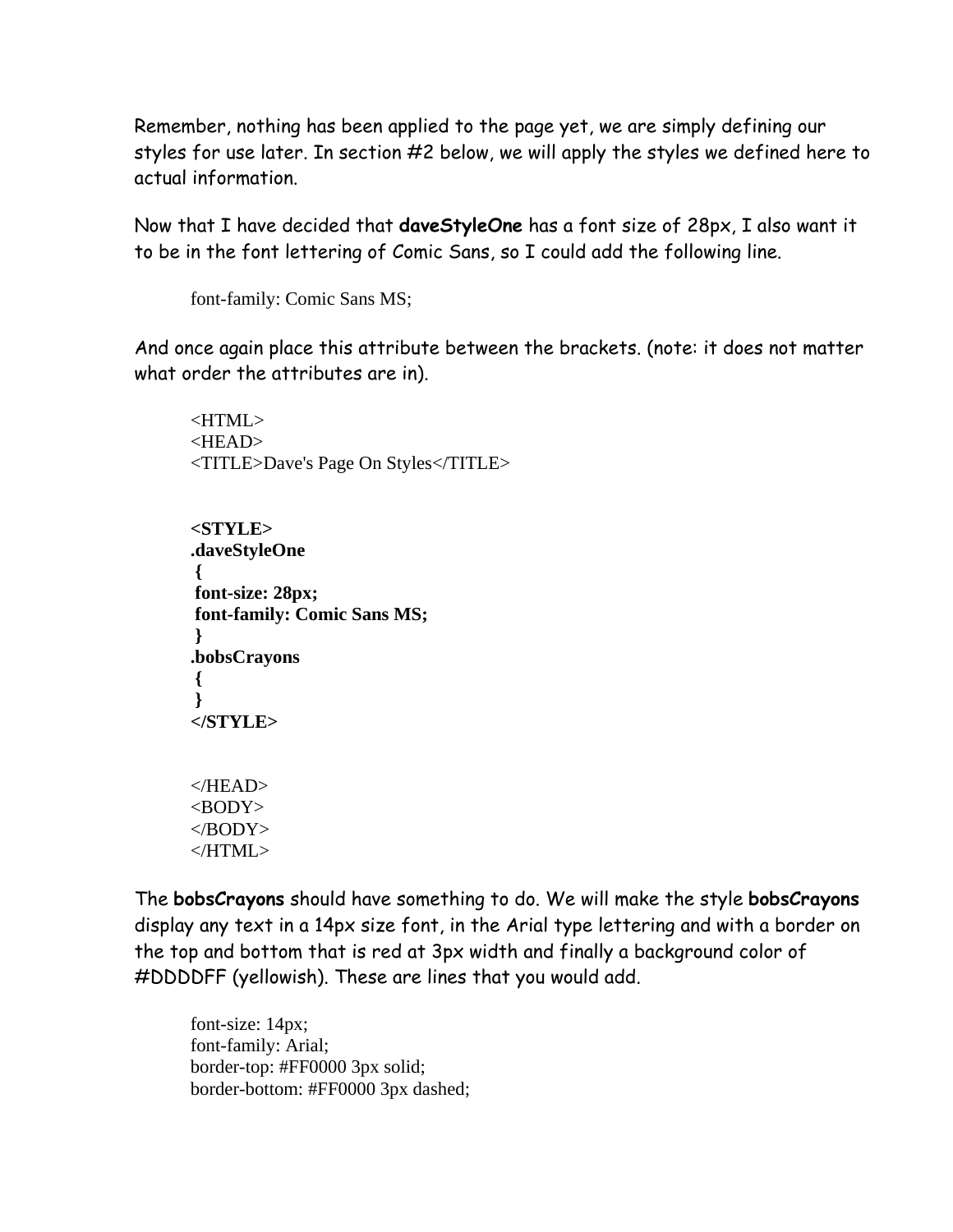background-color: #FFFFD9;

Further definition: The **#FF0000 1px solid** instructs that style to put a 3 pixel wide line in a solid or dashed format in the color red (#FF0000 - see Assignment 7: About Colors for help on Hex codes)

Place the previous 5 lines inside of the **bobsCrayons** and that style will now affect text in that way, as follows:

<HTML> <HEAD> <TITLE>Dave's Page On Styles</TITLE> **<STYLE> .daveStyleOne { font-size: 28px; font-family: Comic Sans MS; } .bobsCrayons { font-size: 14px; font-family: Arial; border-top: #FF0000 3px solid; border-bottom: #FF0000 3px dashed; background-color: #FFFFD9; } </STYLE>** 

</HEAD>  $<$ BODY $>$ </BODY>  $<$ /HTML $>$ 

## **(2) How to apply a style**

Now you get to see how **easy** it is to apply these styles to anything on your page.

There are three ways to apply a style to a part (or parts) of your page:

- 1. by pointing to it from another HTML command
- 2. by using the **<SPAN>** command
- 3. by using the **<DIV>** command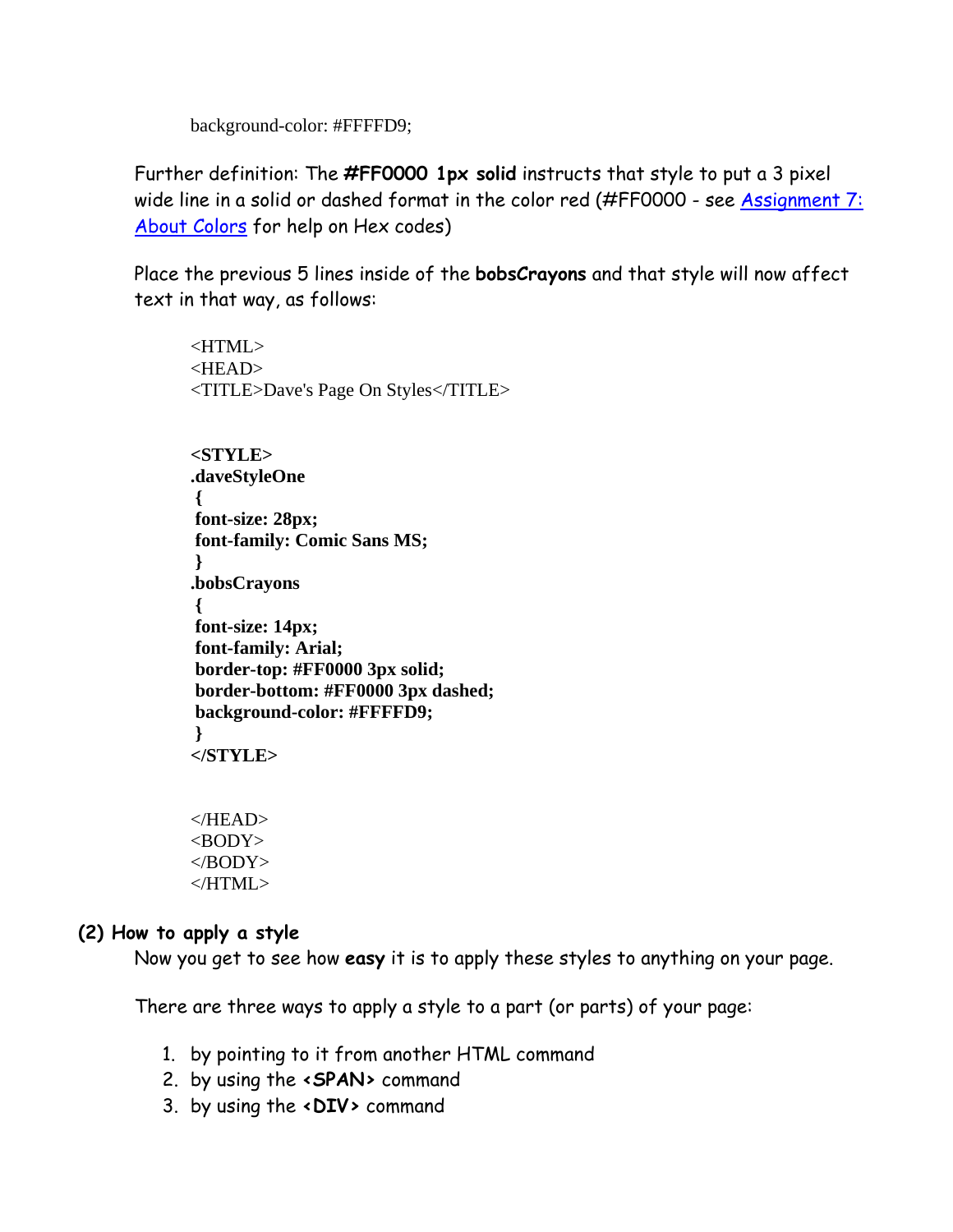For now we will concentrate on the first method 'point to it from another HTML command'. To use one of your styles on an HTML command, you just place the attribute **class=""** inside of that command and supply the name of the style. (note: the period preceeding the style name is only used when defining, you do not use it when applying it).

For example, let's say you have three paragraph commands **<P>**, each containing some text and finally and ending paragraph command **</P>**, like:

| <b>Result</b>                   |
|---------------------------------|
| 1. Welcome to the new Year.     |
| 2. Hope you have a nice day.    |
| 3. Where did I put that remote? |
| 3. Where did I put that remote? |
|                                 |

In this case you wanted to apply the style **daveStyleOne** to paragraphs 1 and 3, and apply style **bobsCrayons** to paragraph 2, you could put the attribute **class="daveStyleOne"** inside paragraphs 1 and 3 command and the **class="bobsCrayons"** inside paragraph 2 command, like:

| <b>Code Used</b>                                                                                                                                                                      | <b>Result</b>                      |
|---------------------------------------------------------------------------------------------------------------------------------------------------------------------------------------|------------------------------------|
| <p class="daveStyleOne"><br/>1. Welcome to the new Year.<br/><math>&lt;</math>/P&gt;<br/><p class="bobsCrayons"><br/>2. Hope you have a nice day.<br/><math>&lt;</math>/P&gt;</p></p> | 1. Welcome to the new<br>Year.     |
| <p class="daveStyleOne"></p>                                                                                                                                                          | 2. Hope you have a nice day.       |
| 3. Where did I put that remote?<br>$<$ /P>                                                                                                                                            | 3. Where did I put that<br>remote? |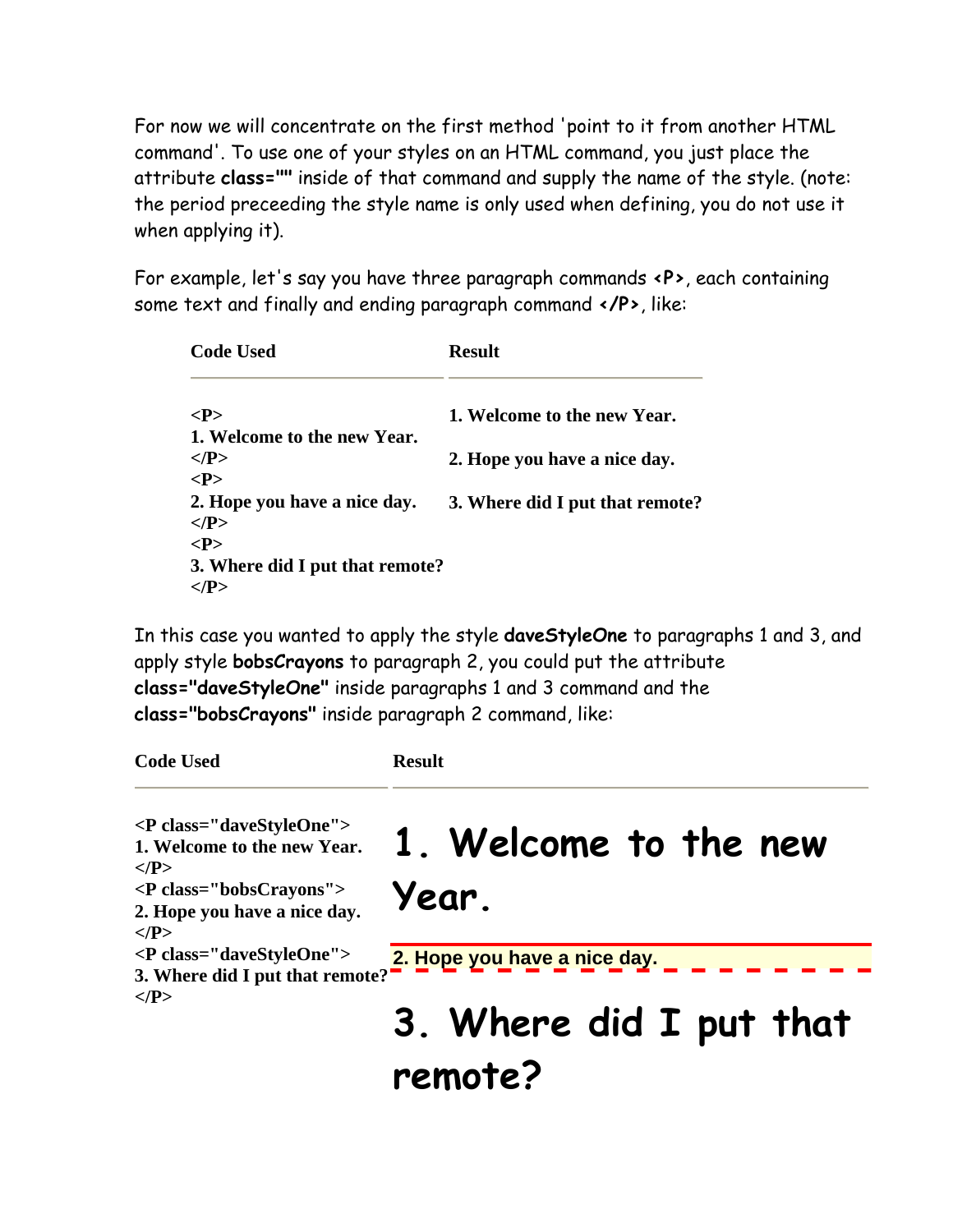Are you excited now? Do you see how you can use a style over and over again as needed?

You can apply a style to most other commands, like:

- o Table command: <TABLE class="bobsCrayons">
- o Row command: <TR class="bobsCrayons">
- o Cell command: <TD class="bobsCrayons">
- o Paragraph command: <P class="bobsCrayons">
- o Italics command: <I class="bobsCrayons">
- o etc..

So what about those times when you want to apply a style but don't have the information inside of a convenient command? That is where the **<SPAN>** and **<DIV>** commands come in. These two commands were created specifically for you to use when you just want to apply styles.

First we will discuss the **<SPAN>** command. This command can be placed around information that you want a style applied to anywhere that information is. For instance, you might have information in a cell and don't want the style applied to the entire cell but just a portion of the information, or maybe you have a phrase in the middle of a paragraph that you want affected but not the other parts of the paragraph, well just use the **<SPAN>** command!

In the following, I have a regular paragraph, but in the middle of the paragraph I want to apply the **bobsCrayons** style to a few words, like:

| <b>Code Used</b>                                                                                                                                                                                                                                                                                                                                | <b>Result</b>                                                                                                                                 |
|-------------------------------------------------------------------------------------------------------------------------------------------------------------------------------------------------------------------------------------------------------------------------------------------------------------------------------------------------|-----------------------------------------------------------------------------------------------------------------------------------------------|
| < P><br>Hello all you worm racing facing! Tonight we are pleased to facing! Tonight we are<br>announce the arrival of the <span<br>class="bobsCrayons"&gt;Humungous, the <span<br>class="bobsCrayons"&gt;Super worm from the<br/>Northwest <span class="bobsCrayons">Whirlwind<br/>Worm</span>!<br/><math>&lt;</math>/P&gt;</span<br></span<br> | Hello all you worm racing<br>pleased to announce the<br>arrival of the<br>Humungous, the<br><b>Super</b> worm from the<br>Northwest Whirlwind |

See how easy that was?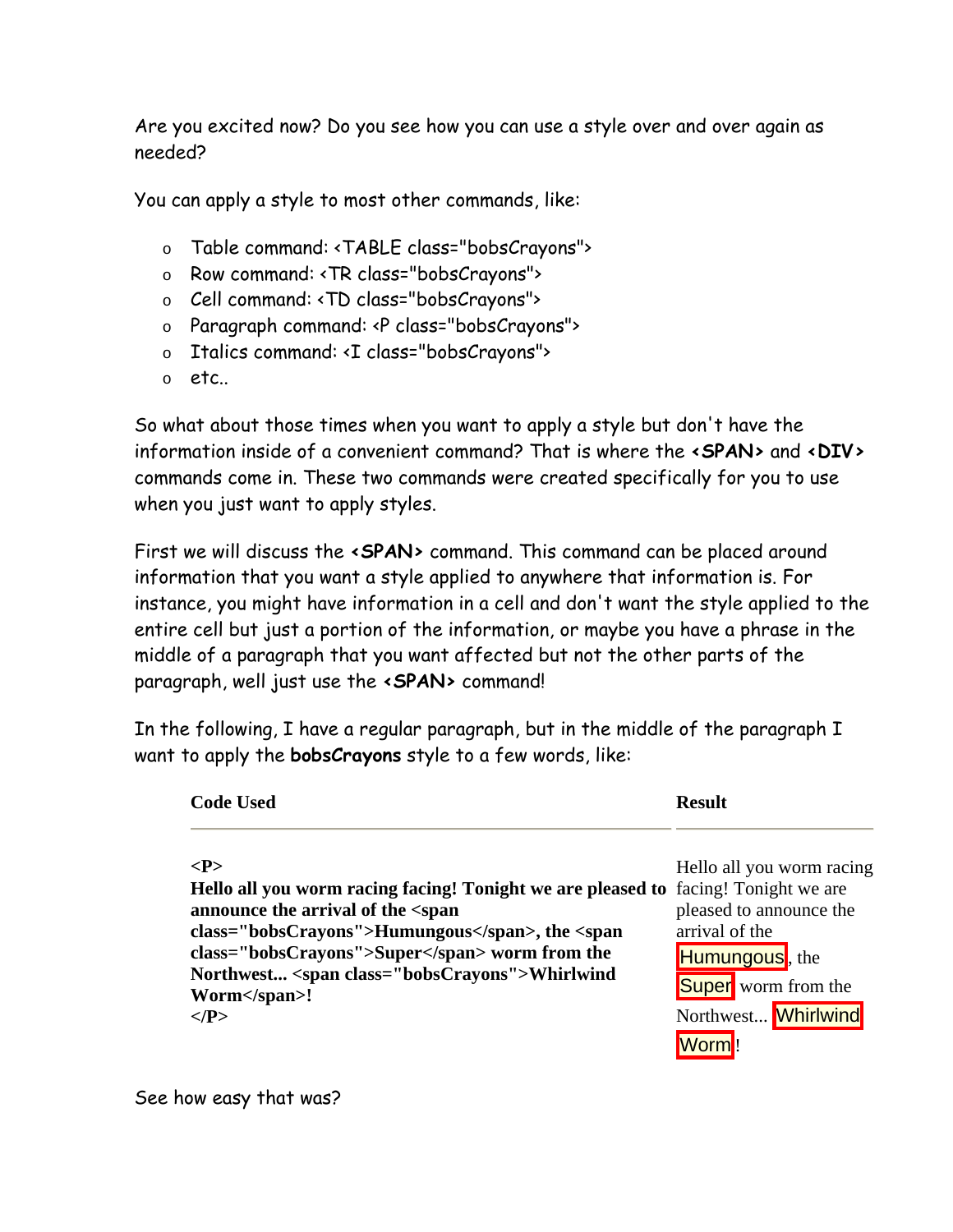Now to move on to **<DIV>**. The only difference between **SPAN** and **DIV** is that the **DIV** command is considered its own section and will get automatic line breaks before and after the command. Later, you can learn how to **move** the **DIV** sections on requests (like flying around the screen), which the **SPAN** sections can't do.

Here is the previous example redone with the same code, except that I have replaced the **SPAN** commands with **DIV**.

| <b>Code Used</b>                                                                                                                                      | <b>Result</b>                         |
|-------------------------------------------------------------------------------------------------------------------------------------------------------|---------------------------------------|
| < P><br>Hello all you worm racing facing! Tonight we are pleased to                                                                                   | Hello all you worm<br>racing facing!  |
| announce the arrival of the <div<br>class="bobsCrayons"&gt;Humungous, the <div< td=""><td>Tonight we are<br/>pleased to announce</td></div<></div<br> | Tonight we are<br>pleased to announce |
| class="bobsCrayons">Super worm from the Northwest the arrival of the<br><div class="bobsCrayons">Whirlwind Worm</div> !                               |                                       |
| $<$ /P>                                                                                                                                               | <b>Humungous</b>                      |
|                                                                                                                                                       | , the                                 |
|                                                                                                                                                       | <b>Super</b>                          |
|                                                                                                                                                       | worm from the<br>Northwest            |
|                                                                                                                                                       | <b>Whirlwind Worm</b>                 |
|                                                                                                                                                       |                                       |

See how each line with a **DIV** was automatically move to the next line?

Most of the time you will use the **SPAN** command, but later as you advance you may want to jump into using the **DIV** and all the possibilities it offers.

## **(3) On-the-fly styles**

There are going to be times that you want to apply a style to something on your page but you are only going to affect that one thing and so don't need a 'named' style that you can use over and over again.

In these cases you can apply specific styles to a HTML command by using the attribute **style=""**. The following information needs paragraph 2 to be a different color and larger, but I only needed to do this once, so I apply the **style=""** attribute to the <P> command as follows:

**Code Used <b>Result**